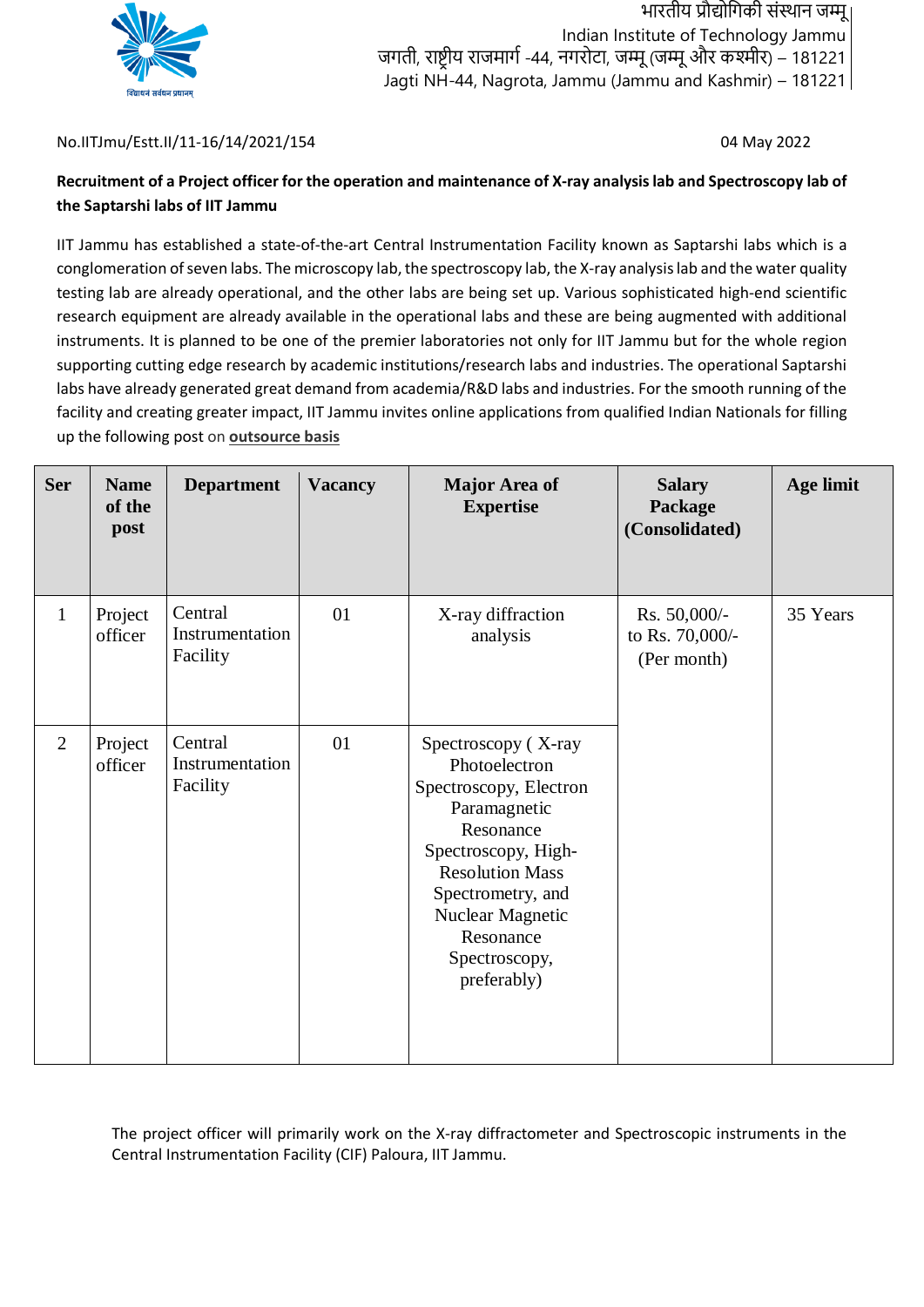#### **Minimum Eligibility Criteria for Project Officer**

- (a) Must have a M. Sc in life sciences/Chemical sciences/Physical sciences with one year of experience / M-Tech in Material Science/Chemical Engineering/Engineering or higher degree in life sciences/Chemical sciences/Physical sciences.
- (b) Marks with 60% or more or its equivalent grade in bachelor's and master's degree.
- (c) It is essential to know X-ray diffraction analysis (Post in Sl. No1), Spectroscopy (Post in Sl. No 2) instruments, and their operation and analysis.

### **Desirable:**

- (a) Knowledge and hands-on experience in operating X-ray diffractometer (Single Crystal X-ray diffractometer and Powder X-ray Diffractometer) for the post under Sl. No 1.
- (b) Knowledge and hands-on experience on the instruments such as EPR, HRMS, NMR, and XPS for the post under Sl. No 2.
- (c) Knowledge and hands on experience of FESEM, HRTEM, AFM and Raman Spectroscopy will be advantage for both posts.

## **Key Responsibilities of Project Officer**

The responsibility includes:

- (a) Daily operation, measurement, and analysis of samples for internal as well as external users.
- (b) Coordination for maintenance/AMC/renewal of AMC of the instrument,
- (c) Coordination for maintenance of infrastructural facilities at CIF,
- (d) Coordination with the user departments,
- (e) Spreading awareness of the capability of the CIF to user departments and outside agencies in Jammu and Kashmir as well as across the nation

### **GENERAL INSTRUCTIONS**

- (a) Candidates should read carefully the requisite minimum essential qualifications, age and eligibility, experience criteria etc. laid down in the advertisement.
- (b) The engagement shall be purely on outsource basis through manpower outsourcing agency of the Institute and period of engagement shall be purely dependent on the requirement of the Institute. The salary will be paid through manpower agency contracted by IIT Jammu. Please note that thisis purely a temporary appointment, and selection does not entitle for any claim what-so-ever of permanency or regularization against any regular post or any vacancy arising in future in this or any other cadre/post on the basis of this service. **The Institute can fix the consolidated salary lower/ higher in the given range.**
- (c) No claim for any service benefits like PF, Pension, Gratuity, Medical Allowance, Seniority & Promotion etc. from this contract appointment will be admissible.

### **APPLICATION SUBMISSION**

- (a) Candidates are required to apply ONLINE only from **04 May 2022** to **13 May 2022 upto 05:00 p.m.** For submission of application through **ONLINE** mode, please visit: https://apply.iitjammu.ac.in There is no application fee for applying.
- (b) Incomplete application will be summarily rejected.